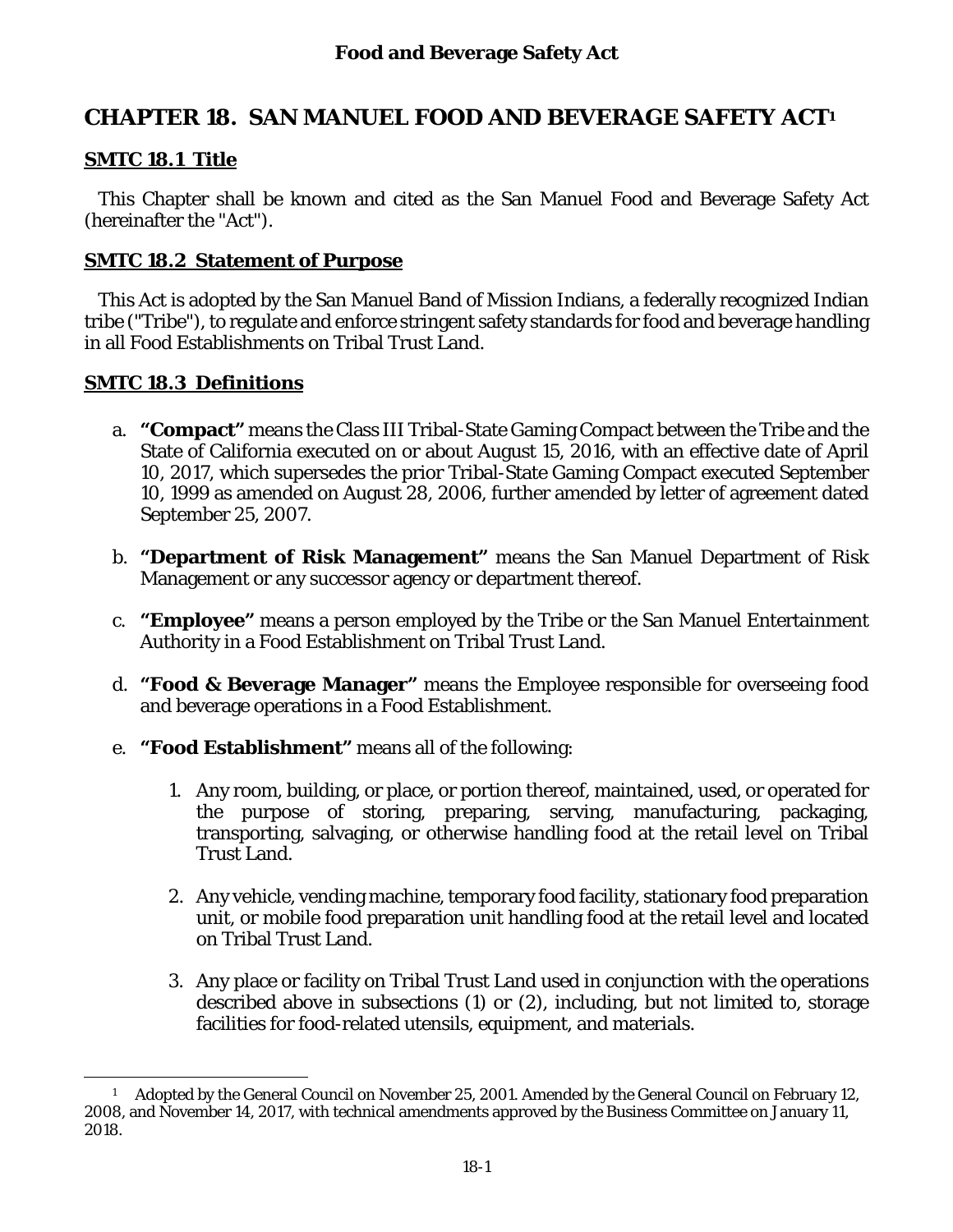- 4. Provided, the term "Food Establishment" shall not include any place or facility on Tribal Trust Land operated by a Tribal Citizen or Tribal Employee for social, recreational or other not for profit activities.
- f. **"Gaming Facility"** means a facility on Tribal Trust Land that meets the definition of "Gaming Facility" as set forth in the Compact.
- g. **"General Council"** means the governing body of the Tribe.
- h. **"Major Violation"** means a violation of the Tribal Food and Beverage Regulations that creates or has the potential to create an imminent health hazard. An "imminent health hazard" means a significant threat or danger to health that is considered to exist when there is evidence sufficient to show that a product, practice, circumstance, or event creates a situation that can cause food infection, food intoxication, disease transmission, vermin infestation, or hazardous condition that requires immediate correction or cessation of operation to prevent injury, illness, or death.
- i. **"Minor Violation"** means a violation of the Tribal Food and Beverage Regulations that does not rise to the level of a Major Violation but warrants correction.
- j. **"State"** means the State of California.
- k. **"Tribal Food & Beverage Regulations"** means the regulations developed, adopted, and, amended, by the San Manuel Gaming Commission pursuant to the requirements of this Act.
- l. **"Tribal Trust Land"** means all land held in trust by the United States of America for the benefit of the San Manuel Band of Mission Indians.
- m. **"Tribe"** means the San Manuel Band of Mission Indians.

## **SMTC 18.4 Tribal Authority**

**18.4.1 Regulatory and Enforcement Authority.** The San Manuel Gaming Commission shall have authority to regulate all food and beverage handling operations and enforce the Tribal Food & Beverage Regulations in all Food Establishments on Tribal Trust Land.

**18.4.2 Inspection Authority.** The Department of Risk Management shall have authority to inspect all Food Establishments pursuant to the standards set forth in this Act and the Tribal Food & Beverage Regulations.

**18.4.3 Outside Inspection of Food Establishments in a Gaming Facility.** The Gaming Commission shall allow, during normal hours of operation, inspection of Food Establishments in a Gaming Facility by an agency of the United States government pursuant to the applicable requirements of the Compact.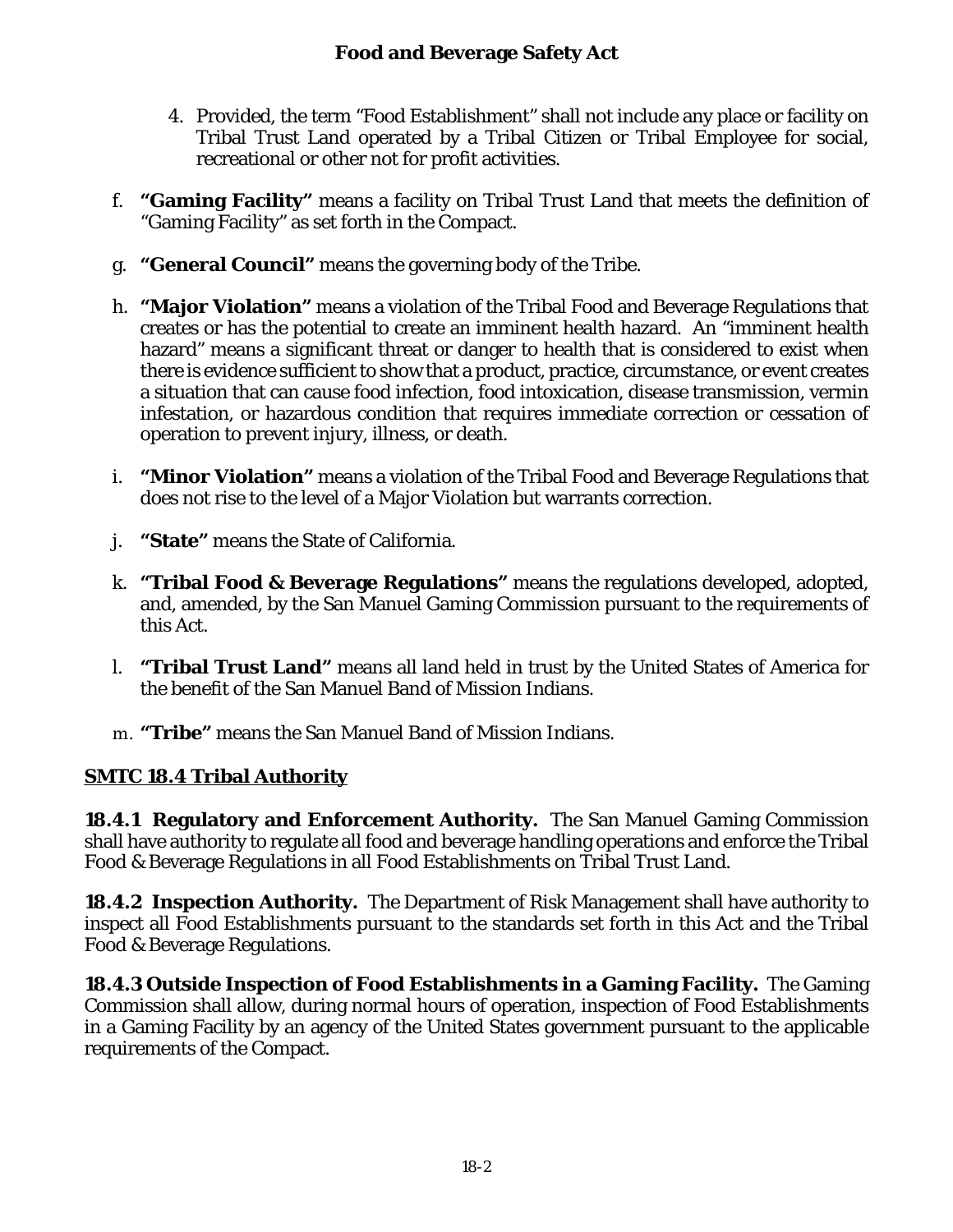### **SMTC 18.5 Adoption of California Retail Food Code Standards**

**18.5.1 Tribal Food & Beverage Regulations**. The Tribe has determined that the California Retail Food Code (the "Code") establishes a high level of stringent food and beverage handling safety standards and that those standards are desirable for adoption by the Tribe. As an exercise of its inherent sovereign authority to regulate activity on Tribal Trust Land, the Tribe hereby authorizes the San Manuel Gaming Commission, in consultation with the Tribe's Legal Department and Department of Risk Management, to convert the food and beverage handling requirements of the 2017 California Retail Food Code into Tribal Food & Beverage Regulations applicable to all Food Establishments on Tribal Trust Land. Any and all references to any state, jurisdiction, governmental unit, or governmental department in the California Retail Food Code shall be stricken or amended to refer to the Tribe or its respective Tribal department or agency. In no event shall the Tribal Food & Beverage Regulations apply standards any less stringent than the current California Retail Food Code to the operations of Food Establishments. The Gaming Commission shall provide to the Tribe's Legal Department, the Department of Risk Management, and each Food Establishment the Tribal Food & Beverage Regulations immediately after adoption.

**18.5.2 Implementation**. Primary responsibility for implementation of the Tribal Food & Beverage Regulations and day to day monitoring and supervision at each Food Establishment pursuant to this Act shall be with the respective Food and Beverage Manager.

**18.5.3 Amendments**. The San Manuel Gaming Commission shall review and amend the Tribal Food & Beverage Regulations as necessary to ensure the Regulations remain at least as stringent as the most current version of the California Retail Food Code, in consultation with the Tribe's Legal Department and Department of Risk Management. The Gaming Commission shall provide to the Tribe's Legal Department, Department of Risk Management, and each Food Establishment any final approved amendments to the Tribe Food & Beverage Regulations upon adoption.

**18.5.4 No Outside Jurisdiction**. Any reference in this Act or in the Tribal Food & Beverage Regulations to California law or regulations, or the adoption thereof, is not intended, and shall not be deemed, to confer upon the State of California, its agencies, officials, courts, or other instrumentalities, any jurisdictional or adjudicative authority over the Tribe or any of its officials, employees, members, agents, Food Establishments, operations, assets, or any other Tribal properties, facilities, operations, persons, assets, or instrumentalities.

### **SMTC 18.6 Tribal Food Establishment Inspections**

**18.6.1 Regular Inspections Required**. The Department of Risk Management shall inspect all Food Establishments at least once every three (3) months.

**18.6.2 Frequency of Additional Inspections**. The Department of Risk Management shall prioritize and conduct more frequent inspections based upon its assessment of 1) a Food Establishment's history of compliance or non-compliance with this Act and the Tribal Food & Beverage Regulations, 2) the Facility's potential as a route of foodborne illness, and 3) other relevant factors.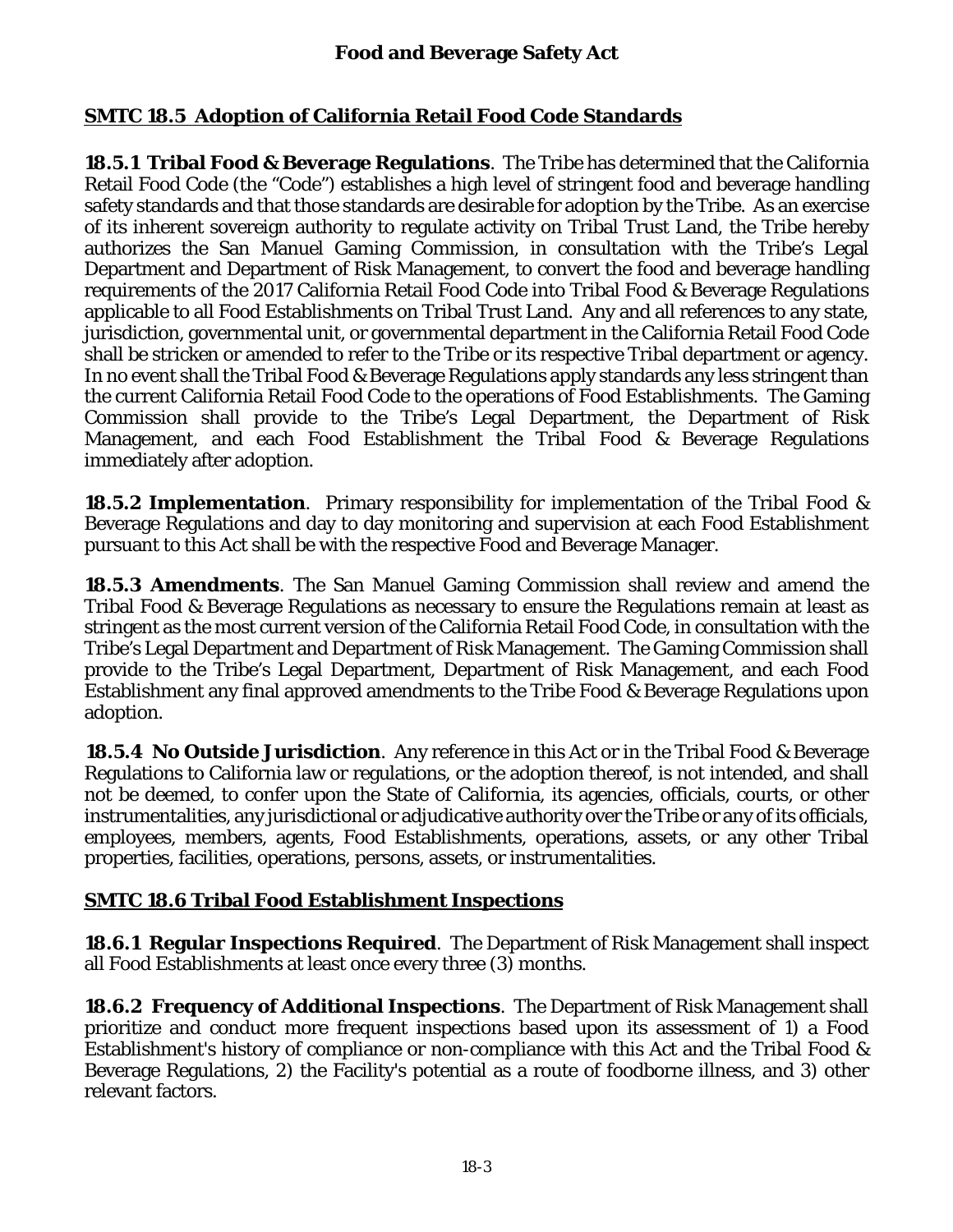**18.6.3 Documenting Information and Observations**.During an inspection, the Department of Risk Management shall document on a standardized inspection form specific factual observations of conditions that demonstrate compliance and non-compliance with the requirements of this Act and the Tribal Food & Beverage Regulations and other information as necessary for the assessment.

**SMTC 18.7 Notice of Non-Compliance**. If the Department of Risk Management discovers during an inspection that a Food Establishment has failed to adhere to the Tribal Food & Beverage Regulations, the Department of Risk Management shall issue in writing a Notice of Non-Compliance to the Food & Beverage Manager. The Food & Beverage Manager shall take corrective action to achieve compliance pursuant to the timelines set forth below in Sections 18.8 and 18.9

## **SMTC 18.8 Timely Correction for Major Violations**

**18.8.1 Immediate Correction of a Violation**. A Food & Beverage Manager shall at the time of the inspection and to the extent practicable correct a Major Violation of the Tribal Food and Beverage Regulations and implement immediate corrective actions to achieve compliance. If a Food & Beverage Manager determines that immediate corrective action is not practicable, he or she shall inform Risk Management in writing of the reasons why such action is not practicable and request an extension of time to comply with the Notice of Non-Compliance.

**18.8.2 Extension of Time**. Considering the nature of the potential hazard involved and the complexity of the corrective action needed, the Department of Risk Management may agree to specify a longer time frame, not to exceed ten (10) calendar days after the inspection, for the Food Establishment to correct a Major Violation of the Tribal Food & Beverage Regulations.

### **SMTC 18.9 Time Frame for Correction of Minor Violations**

**18.9.1 Inspection Report**. The Department of Risk Management shall specify on a Notice of Non-Compliance the time frame for correction of any Minor Violations identified during the inspection.

**18.9.2 Correction Required Within 90 Days of Inspection**. A Food Establishment shall correct Minor Violations by the date and time specified by the Department of Risk Management in the Notice of Non-Compliance, but no later than ninety (90) calendar days after the inspection. In the event that a Food & Beverage Manager determines that corrective action is not practicable within such timeframe, he or she shall inform Risk Management in writing of the reasons why such action is not practicable and why no health hazard exists or will result from allowing an extended schedule for compliance, and request an extension of time to comply with the Notice of Non-Compliance.

**18.9.3 Extension of Time**. The Department of Risk Management may approve a compliance schedule that extends beyond the time limits specified in Section 18.9.2 if no health hazard exists or will result from allowing an extended schedule for compliance.